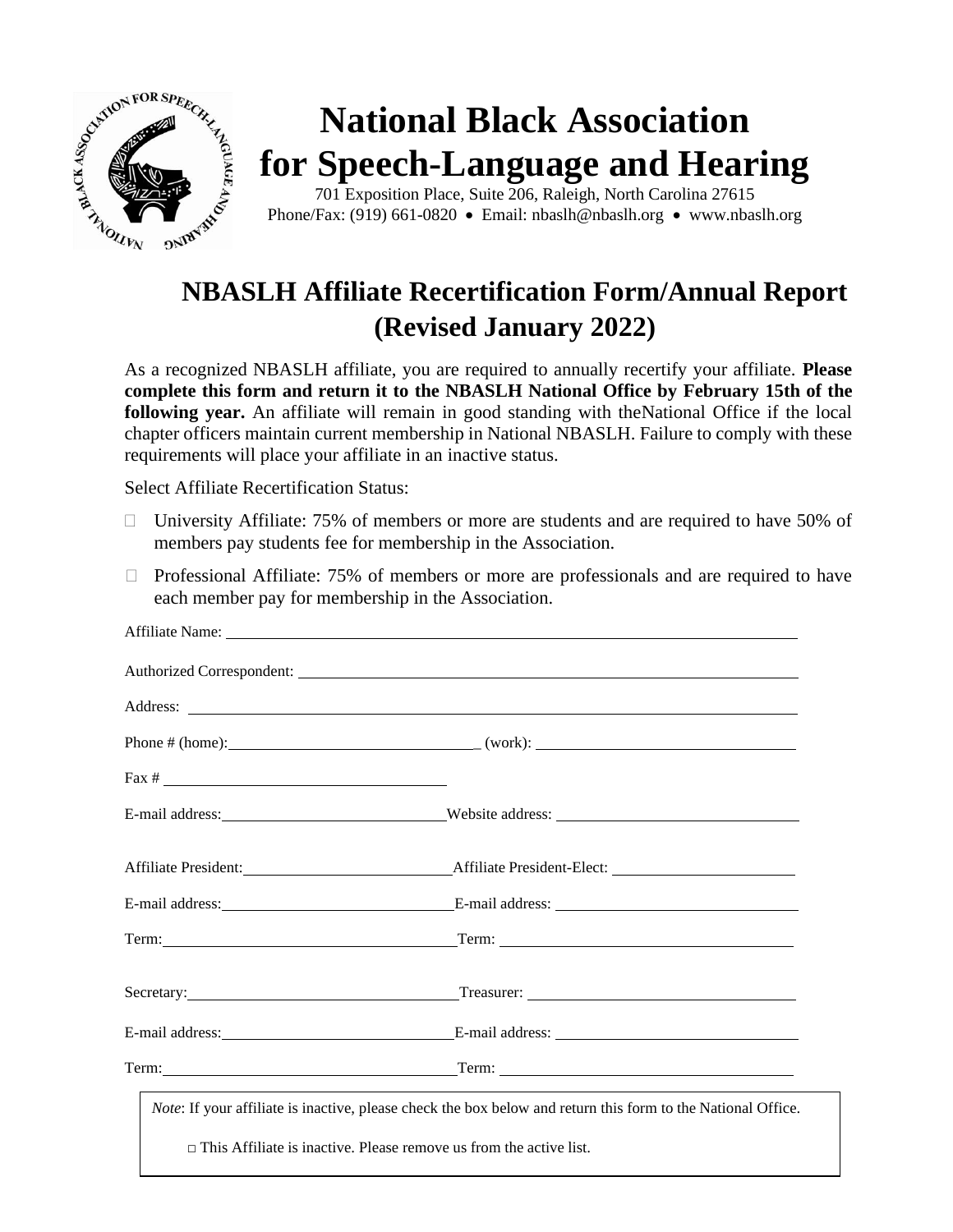Include the following in your annual report:

- 1. NBASLH Affiliate Recertification Form
- 2. List of committees and chairs
- 3. Membership roster of affiliate
- 4. List of membership dues charged
- 5. Summary of activities (by month, if possible) completed by affiliate. Include the following – fund raising activities, community activities, scholarships, public programs, etc.
- 6. Calendar of projected activities for the upcoming year.
- 7. Recommendations: Please include recommendations for your affiliate and/or for the national organization.
- 8. Attach a copy of your financial report.

THANK YOU FOR COMPLETING THIS ANNUAL REPORT AND SUBMITTING IT TO THE NATIONAL OFFICE BY FEBRUARY 15th. Please note that reports received by the deadline will be considered for the Affiliate of the Year award. Failure to submit an annual report will result in suspension of the Affiliate.

Please retain a copy of your annual report for your records.

## **Return this completed form to:**

**National Black Association for Speech-Language and Hearing 701 Exposition Place, Suite 206 Raleigh, NC 27615**

**Scan and Email to: [nbaslh@nbaslh.org](mailto:nbaslh@nbaslh.org)**